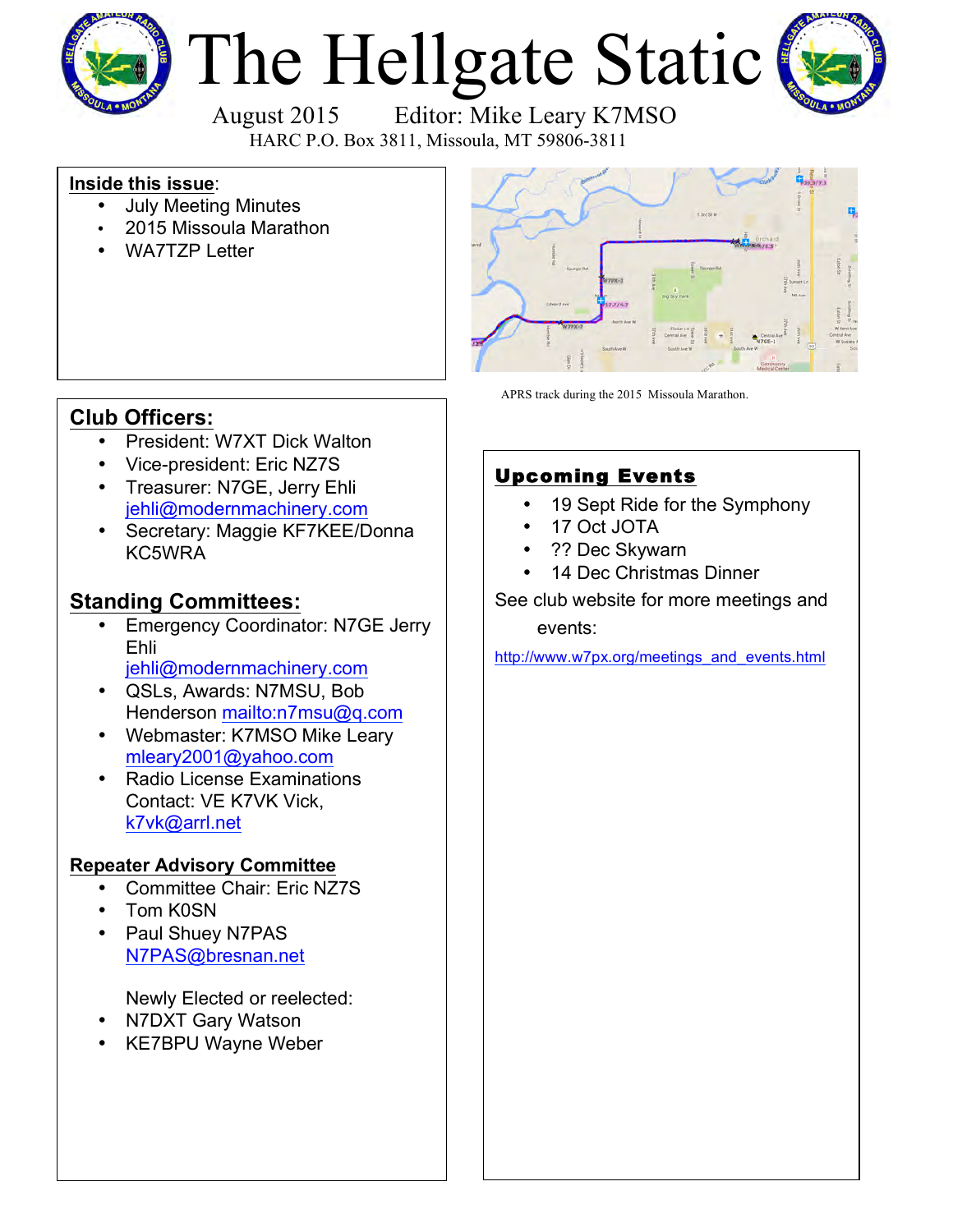# **HARC Meeting Minutes July 13 2015 Latimer Fire Station**

- Dick Walton W7XT called the meeting to order. The following were in attendance: Dick Walton W7XT, Jerry Ehli N7GE, Eric Sedgwick NZ7S, Wayne Weber KE7BPU, Sandra Pond KF7GZR, Maggie Lough KF7KEE, Frank Kisselbach W7PAQ, Tom Hellem K0SN, Mike Leary K7MSO, , Gary Watson N7DXT, Steve Flood KK7UV, Bryce Nordgren AF7RQ
- Minutes from June 9 2015 were presented.
- Jerry Ehli N7GE Treasurer presented the Treasurer's Report for June 2015. Gary Watson N7DXT moved to approve the report. Sandy Pond KF7GZR 2<sup>nd</sup>. Passed.
- Dick presented information about a recent equipment donation. The equipment included an Icom Ic-735 transceiver, some VHF transceivers, and various other smaller devices. It is being inventoried, cleaned up and tested. Decisions about disposition will be made when this process is complete.
- Tom reported on Field Day results. We have significantly increased our contacts and points earned. 2011 2500 pts, 2012 4700 pts, 2013 4180 pts, 2014 4680 pts with CW, 2015 5454 pts with 1693 contacts.
- Steve reported on July  $4<sup>th</sup>$  Commemorative Station at Ft Missoula in the Chapel.
- Jerry reported on the Missoula Marathon. 12 hams worked the event. 6 of the 8 available tracking units were attached to bicycles. The Race Director was very impressed with the APRS tracking. Next year their use will be expanded.
- Dick reminded us of the upcoming Ovando Gran Fondo event coming up on Sept 19 and passed around a sign-up sheet. There will be 200-250 cyclists on a 60 mile course including 2 optional "challenge routes", as well as possible bear encounters.
- Election of a new trustee for the club call W7PX was discussed. Bob Black K7BA who had held the position for many years passed away in Feb. Names put forth include Mike Leary K7MSO, Eric Sedgwick NZ7S, Wayne Weber KE7BPU, Vick Applegate K7VK. Erik Sedgwick moved to leave nominations open until the August meeting, and vote at September meeting. Jerry Ehli N7GE  $2^{nd}$ . Passed.
- Dick made a request for suggestions for programs and volunteers to present the program. Frank Kisselbach offered to do the August program on remote operations of a PSK31 home station a cell phone and WiFi connection.
- VHF Net Control Operators: July 15 Eric Sedgwick NZ7S; July22 Mike Leary K7MSO; July 29 Dean Pond N7DLP & Sandy Pond KF7GZR, Aug 5 Donna Pecastaing KC5WRA; August 12 Mike Leary K7MSO
- Frank invited the club to consider sponsoring an Explorer troop to train new hams and assist them in providing public service. He will bring more information next meeting.
- Dick brought up the possibility of having hams of MT put ghost towns on the air after Field Day as a QST event. People fascinated by ghost towns and pioneer history would be interested, as would county hunters. The idea was warmly received, so Dick will propose it to George Forsyth, the Montana SM.
- Sandy Pond KF7GZR moved to adjourn. Frank Kisselbach W7PAQ 2<sup>nd</sup>. Passed.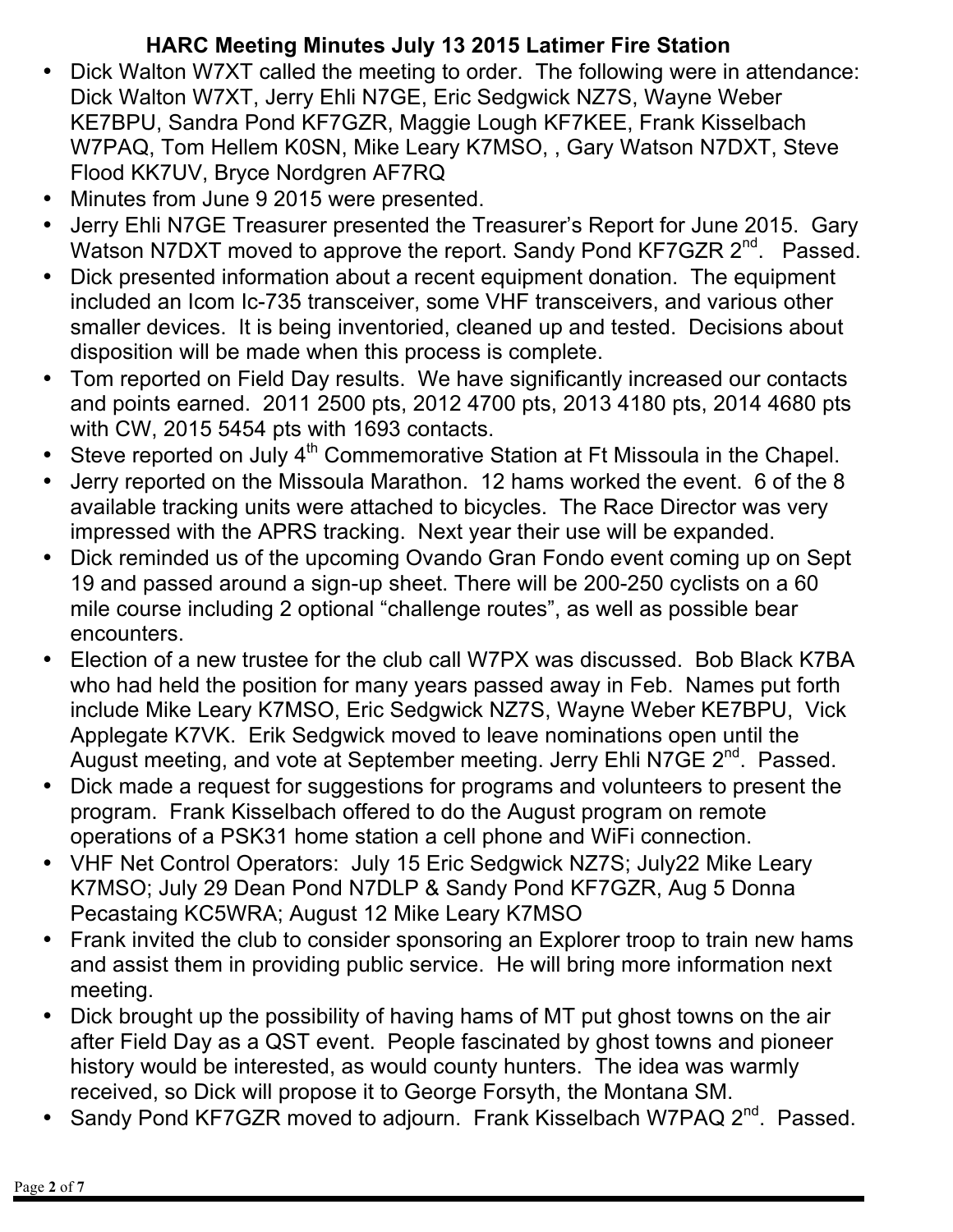# **2015 Missoula Marathon**

In the rainy, early morning hours of 12 July, 2014 14 HARC volunteers navigated around closed roads to their assigned stations, setup net control in Caras Park and conducted radio checks just before thousands of runners surged onto the streets for the 6 am start of the Missoula Marathon. The 147.00 MHz repeater was primary for net control and secondary was 146.90 MHz. Those radio operators who were stationed out along the race course did an excellent job of keeping net control advised of the lead runners for both the full and half marathons.

The APRS trackers really shined at this marathon. Net control was able to give radio operators a heads up before the lead runners passed by their locations. Additionally, the race director came over to net control and witnessed first hand just how well we were able to track who was in first or second place, minute-by-minute. Dave K7GPS even helped the director display the APRS website on his cell phone!

The net concluded operations by 11:30 a.m. and then the team met at Pizza Hut to discuss our participation in the event, enjoy some good pizza and some camaraderie. Special thanks go to the following volunteers: Eric NZ7S, Vick K7VK, Dick W7XT, Wayne KE7BPU, Bill W4YMA, Chris KE7MH, Keith K7MEA, Greg NL7WB, Jerry K7IMZ, Dave K7GPS, Mike K7MSO and Jerry N7GE.



Jerry N7GE, Mike K7MSO, and Dave K7GPS as net control for the marathon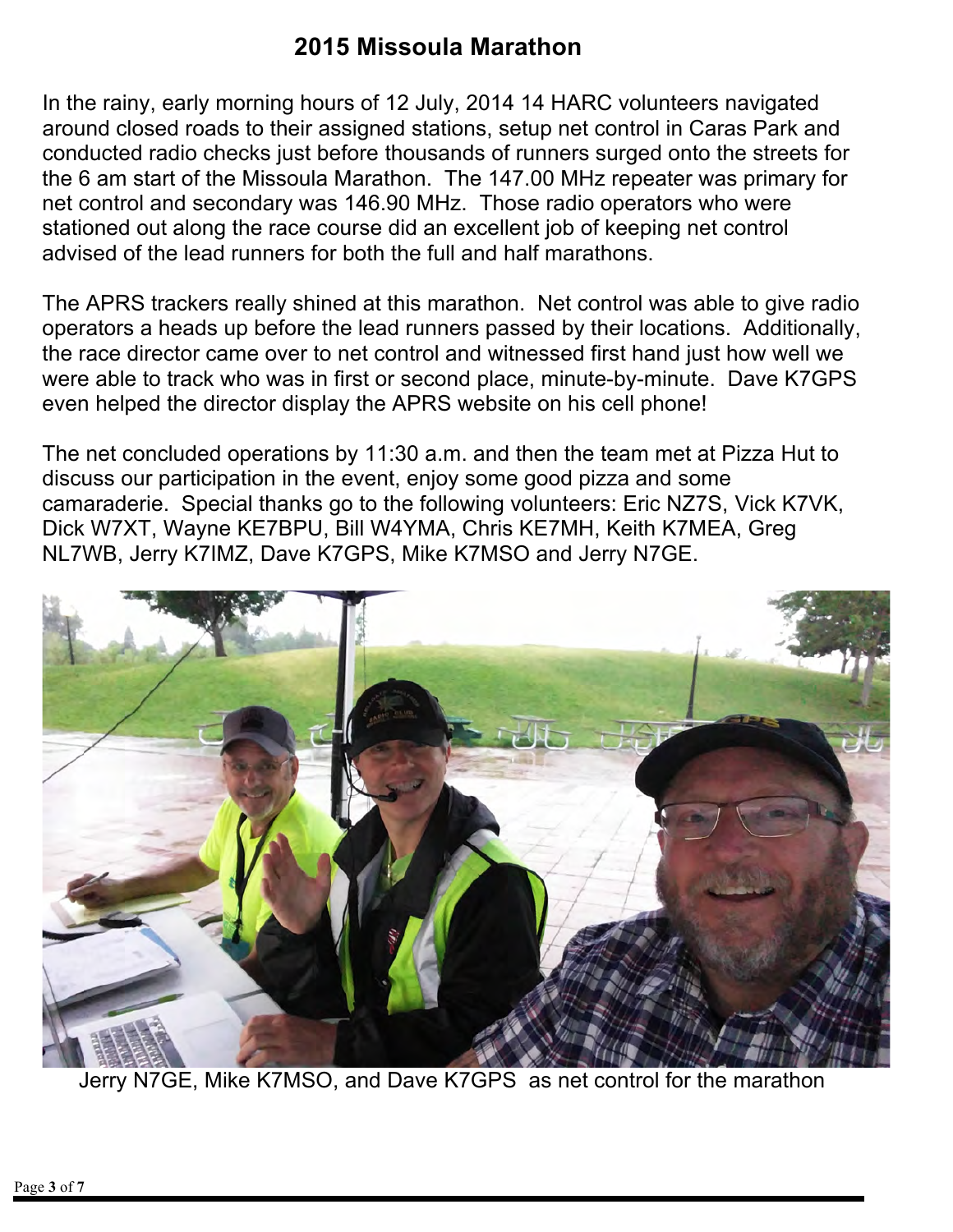# **Some locals** involved in the **Missoula Marathon**



Above from right is Dave Dobbins, tech guru for Cascade Schools and a four-year member of Hellgate Radio, a ham radio operator club based in Missoula. Dobbins helped with tech support that included radio communications and GPS tracking for this year's Missoula Marathon. In the photo with him from the left is Jerry Ehli and Mike Leary.

Unbeknownst to the Courier that there were several participants from the local area in this



 $\mathbb{G}$ 

G Ō Ca

year's marathon, the editor was present to watch her daughter Sophie O'Brien compete. Right photo shows Sophie crossing the finish line. Her chip time was 3:37:44, a significant improvement from last year's 4:05. She placed 151 out of 1,304. She currently is training for "The Rut", a 50K trail run in Bozeman that takes place in September. Please submit your photos and information about events that involve local family and friends. Send to cascadecourier@mcn.net and include details about the event. The Courier will gladly publish your submissions as space allows. (Courier photos)

We even made the cascade Courier!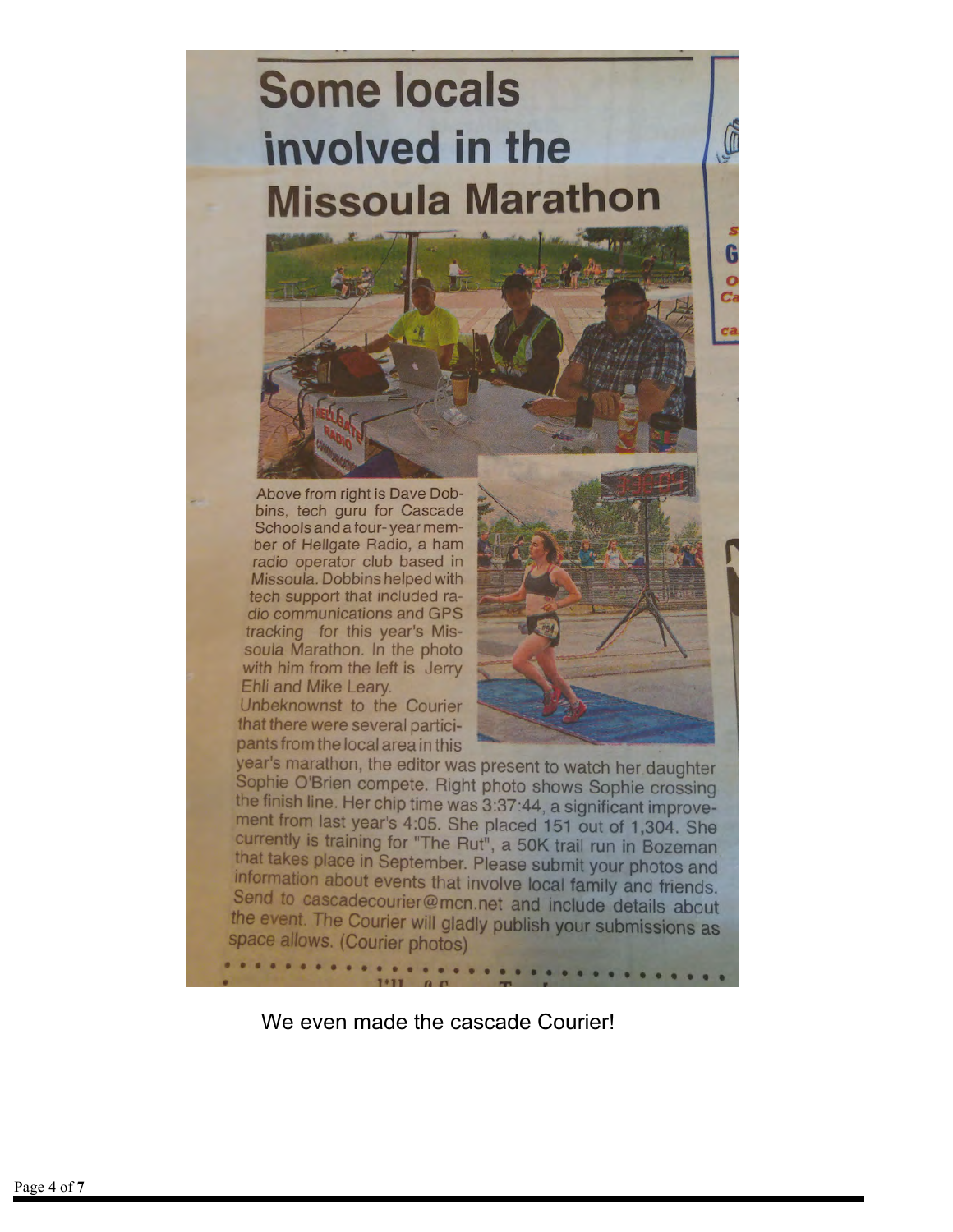

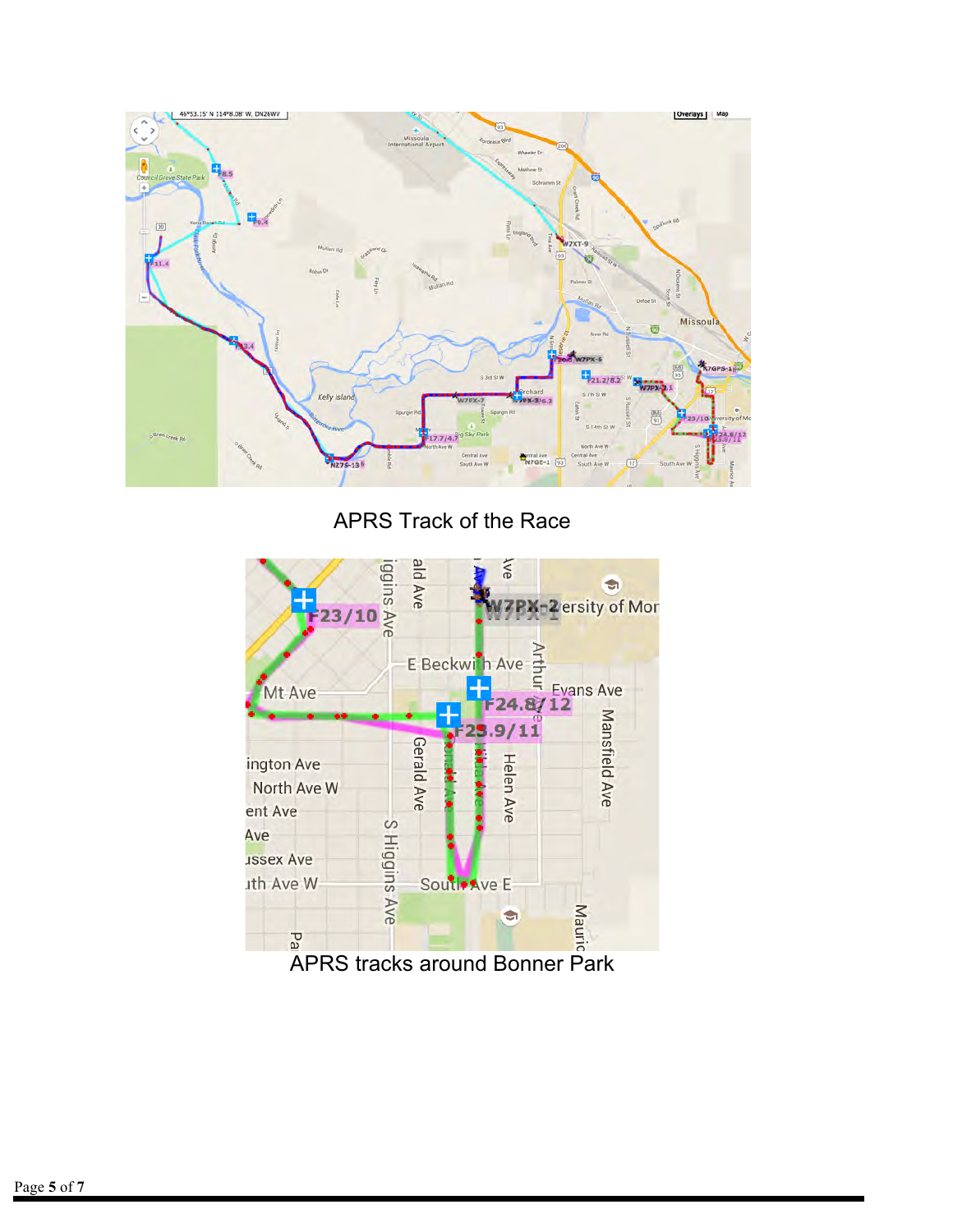Your recent review of the club's Field Day reminded me of my first two Field Day's in Montana. Actually, they were the first two in the two year's after I was first licensed. That would have been 1971 and 1972. My memories noted in the following were triggered by a notation in the recent Static that mentioned that the club considered going to Coloma for Field Day this year.

I finished my degree work at Indiana University in spring semester of 1971. I had earned a Novice license during that last year in college. Marian and I moved early that June to Ennis. Marian had a summer job there. I, ultimately, found a job stacking hay on a ranch near Macalister. I desperately wanted to get on the air for Field Day. I wanted the true portable experience. I had a Radio Shack DX-150A receiver that worked pretty well for Novice work, and it ran on 12 VDC. My transmitter was a 15 W Ameco AC-1, and I had a handful of 80 m and 40 m oscillator crystals. Of course, as a tube rig, it needed 120 VAC. I experimented with a vibrator supply from an automobile radio receiver that I got at a junk yard. My skills were not quite up to making it all work at that point in my ham career. So, Field Day passed with me doing little more than listening to some of the action on my receiver while parked at some nearby fishing access.

Marian and I moved to Missoula at the end of the 1971 summer. We settled into UM married student housing at the south end of Arthur Street, and I set up my station on my study table in our little apartment. I actually made quite a few CW contacts the winter of 1971-72. I had upgraded my transmitter to a KnightKit T-60, which had a little more punch than the Ameco AC-1. It had a built in meter so that tuning up was a little more definitive. During that winter, I was befriended by Milburn (Mil) Parker (W7NEG, SK). We had a regular schedule on 15 m for code practice. We used 15 m at night when it was closed for long distance. That worked pretty well. I got my code speed up to the requisite level for the General/Advanced license, studied the theory, and traveled to Helena one day in early May to sit for the FCC administered exam. Sadly, I did not pass the Advanced portion, but I was successful in earning the General license.

Then came the nominal six week wait for the license to arrive from FCC offices in Gettysburg, PA. As Field Day approached, I wondered whether or not I would have my new license in hand for Field Day.

At the same time I sat for the FCC exam in Helena, a high school-aged fellow was also there from Missoula. He earned his upgrade, also. Like me, he was anxious to get something set up for Field Day. He said he knew a good spot at a ghost town called Garnet. He allowed that it was not that far from Missoula. I was not familiar with Garnet at that time. The young fellow and I drove up there, and I realized that it was a lot farther from town than I really wanted to go.